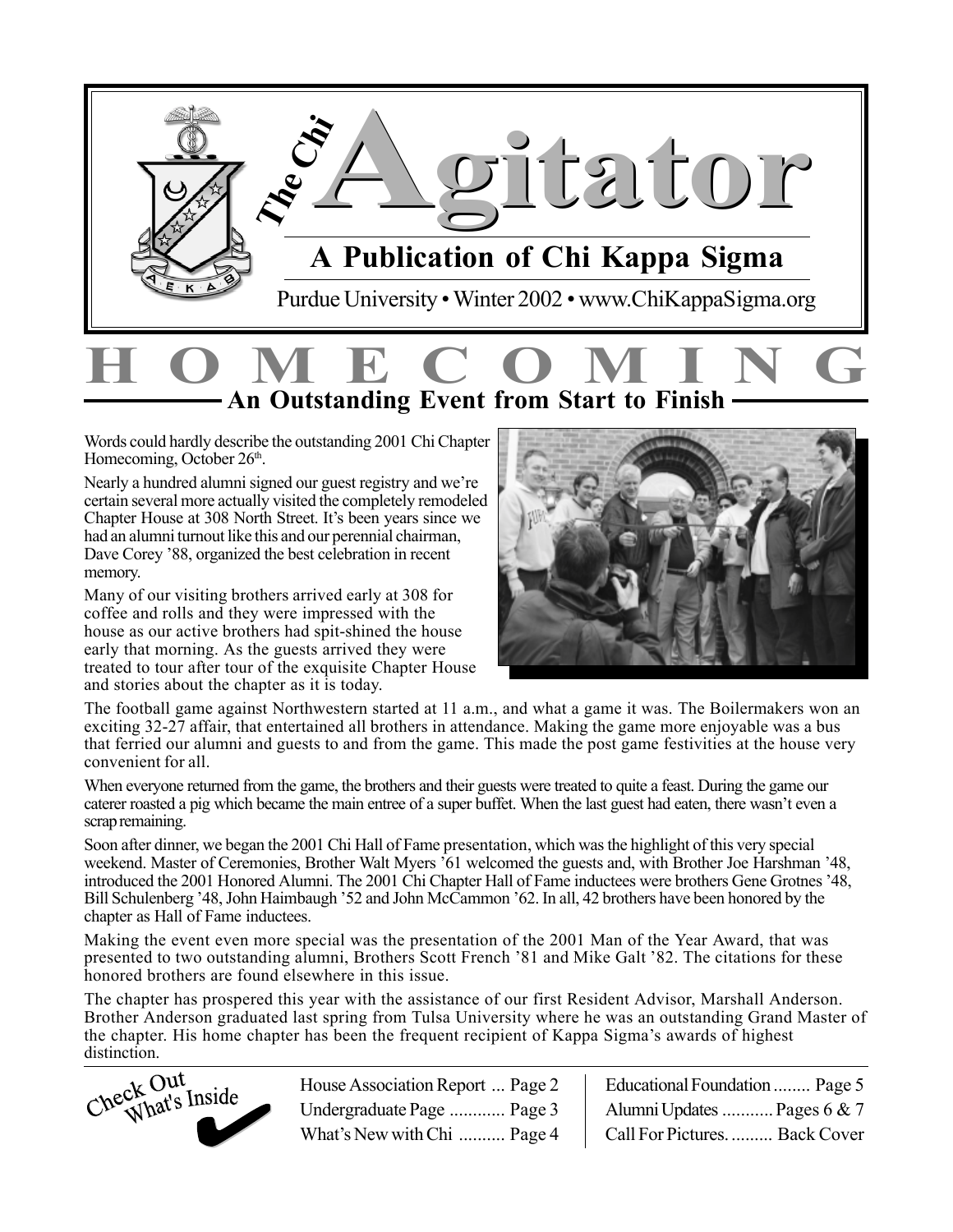### *The Agitator*

Published by the Chi Chapter of Kappa Sigma, established 1883 in West Lafayette, Indiana. Please direct all news for *The Chi Agitator* to Kappa Sigma, c/o FMG, 744 North Stone Ave., Tucson, AZ 85705, or contact Tony Marksch at 800-228-7326 ext. 22 or email at Tony@FMGTucson.com.

*Alumni Records Office:* Tony Marksch (800) 228-7326 ext. 22

Tony@FMGTucson.com *Housing Corporation:* Mike Galt '82 (219) 531-6651 mike\_galt@msn.com *Educational Foundation:* Lloyd Zickert '45 (630) 654-4247 Zickert@compuserve.com

#### **Chi House Association**

*President:* Mike Galt '82 *Vice President: Jerry Albrecht '54* **Secretary:** Doug Kowert '60 **Treasurer:** John McCammon '62 *Board Members:* Joe Harshman '48 Kent Pierce '51 Bob Sorensen '60 Charlie Marshall '61 Scott French '81 Matt Brozovic '82 Dave Corey '88 James Shively '01

#### **Educational Foundation**

**President:** Lloyd Zickert '45 **Treasurer:** Mike Griffin '90 **Secretary:** Matt Brozovic '82 **Trustees:** Bob Sorensen '60 Walt Myers '61

#### **Chi House Association President's Report**

When Brothers Matt Brozovic '82 and Scott French '81 "roped me into" attending my first Housing Corporation meeting three years ago, I thought that I would just be spending a day with a couple of friends and sharing some laughs. After all, what were the odds that we could ever reinstate the Chi Chapter? How were we going to raise over \$2.5 million from an alumni base who saw one such drive fall short just 10 years ago? How many alumni would really become involved on an active basis? And finally, aren't fraternities dying at Purdue anyway? These guys were dreaming! Oh well, at least lunch at Harry's would be fun.

#### **Fast forwarding three years to Homecoming on October 27, 2001**:

Behind me is a brand new Chapter House; state of the art in every way. To the left are our undergraduate brothers; quality men now 93 in numbers. In the front yard are over 200 Homecoming guests, including brothers who have given to the project in every conceivable way. And to the right are Brothers Doug Kowert '60, Joe Harshman '48, Brozovic and French. They are holding scissors and ribbon and we are about to do the unthinkable...christening a new Chi Chapter House.

Our ability to realize this improbable dream is due primarily to our unique alumni base. Their talents, energy and passion for the Chi Chapter are unsurpassed. It doesn't seem to matter what decade our alumni come from, there is tremendous pride in our chapter, gratitude for the lessons that we learned, and the life-long friendships established. Over 300 of our 900 alumni have been involved in some way with the restoration project. This is phenomenal when you consider how widespread we are geographically and considering the time that our college years span.

We have crossed many critical hurdles over the last several years. Of course, Kappa Sigma is not for a day only... We have challenges that remain and will require our continued long-term commitment. From a financial standpoint, we are currently carrying about \$400,000 more in debt than what we originally planned. This is due to the fact that the recent stock market downturn is delaying the payment of some planned contributions. I would be remiss if I didn't ask for each Chi alumni to make a pledge to support this fine new chapter to the best of his capabilities. There are still 600 of us who have yet to contribute. Please take the time to call Brother French at (630) 271-1095 and discuss ways that you can lend a hand. No contribution is too small to help. Also, many thanks for the way that all of you are paying against your pledges. Our collection ratios are amongst the best seen by our consultant, Fraternity Management Group.

Finally, on behalf of the Housing Corporation, I ask for you to consider active involvement in the Corporation. One of our shortcomings previously was a lack of "planned turnover" in the board so that the Chi Chapter never runs out of energy. If you have a couple hours per month that you can contribute to the Corporation, either this year or in the future, please give me a call at (219) 531-6621. If you have some comments or recommendations, please don't hesitate to give me a call.

Congratulations, brothers on a magnificent achievement!

A.E.K.D.B.,<br>Milie 2folf -

Mike Galt '82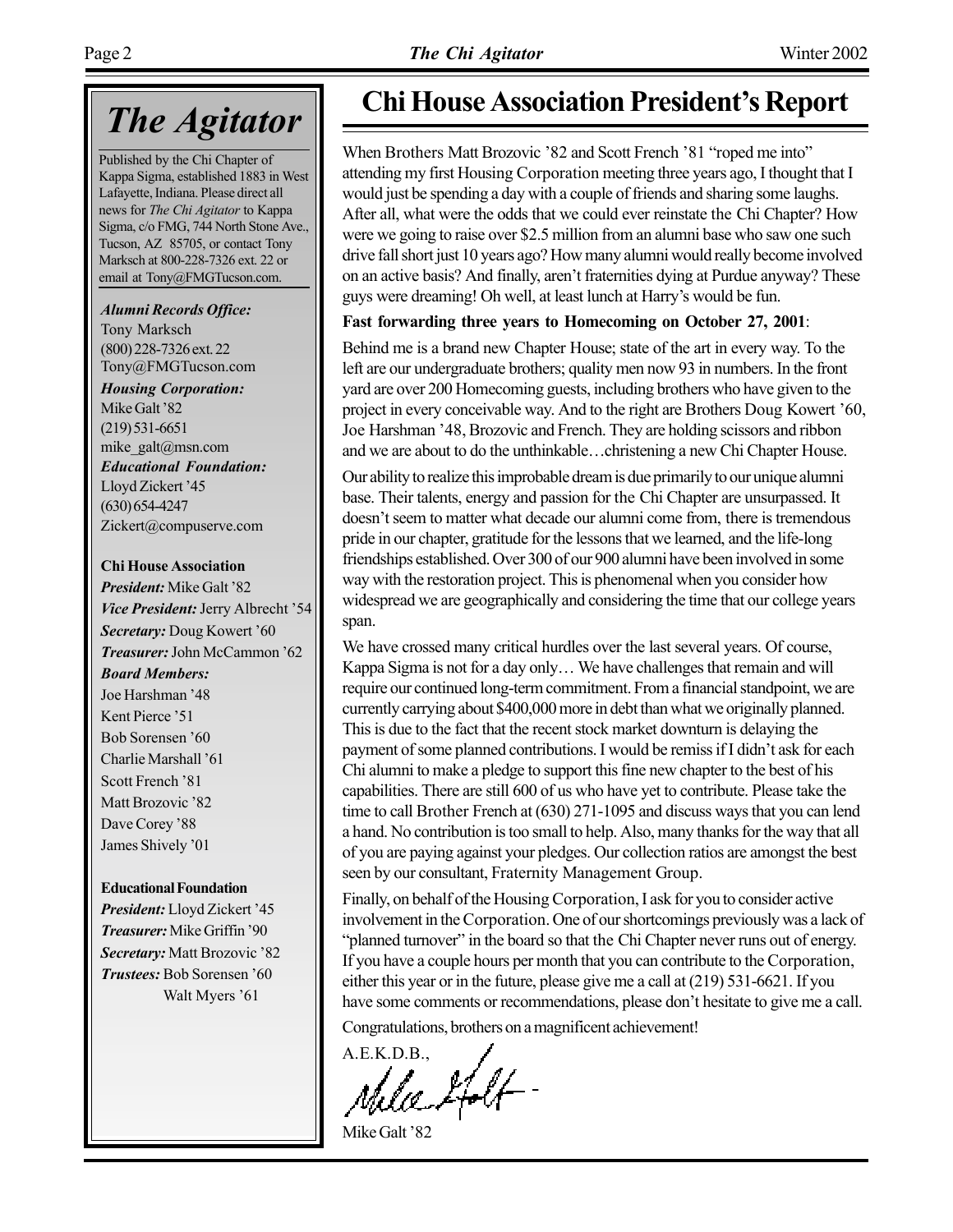# **Undergrads Impressive Undergrads Impressive**

It is a special time to be an undergraduate at the Chi Chapter. In August, 65 brothers and pledges were the first residents of the "new" 308. The original re-Founding Fathers, who were initiated last November, have now initiated two pledge classes, bringing the total membership to 79 brothers. Our proud chapter is one

of the strongest and most respected fraternity on the Purdue campus. Enhancing our strength even more is the fact that only a few brothers will graduate this coming Spring. There are 24 members in the third class (Fall 2001) and when Spring 2002 rush has been completed, we expect a membership well over 100 active brothers and pledges. This is remarkable for a chapter that was re-colonized in February, 2000.

The undergraduate chapter has been a pleasure for me to work with. I

am confident that all brothers will take pride in knowing that our actives have gone to great lengths to make sure the Chi Chapter is one of the top fraternities at Purdue.

 $A.E.K.\Delta.B.,$ Joe Harshman'48 Alumnus Advisor

#### **ELECTION OF OFFICERS**

Our new Chi Chapter has elected its third set of officers. They will be installed for a one year term beginning January 7<sup>th</sup>, following Officer Transition the previous day.

The new **Grand Master** will be **Seth Bogin**. Seth and Conrad Hammond combined to recruit nearly our entire original Colony in the winter of '98-'99. Brother Bogin is one of our re-Founding Fathers and served as our first Grand Procurator. He is a junior and is considering a career in law. His hometown is Naperville, IL.

Brother **Harrigan Williams**, also one of our re-Founding Fathers, from Robison, IL, will be our new **Grand Procurator.** Harrigan is a junior and has been our House Manager since we moved into the Chapter House.

The **Grand Master of Ceremonies** will be **Matt Konopka**, a sophomore from South Bend, IN.

Matt is a member of the Alpha Pledge Class and is the first younger brother to be elected to major office.

**Nathan Berzai** will serve as **Grand Scribe.** Also from Alpha, Nate is a sophomore from South Bend, IN.

Our new **Grand Treasurer** will be Josh Roberts, a fifth semester student from Greenwood, IN. Josh is also one of our re-Founding Fathers.

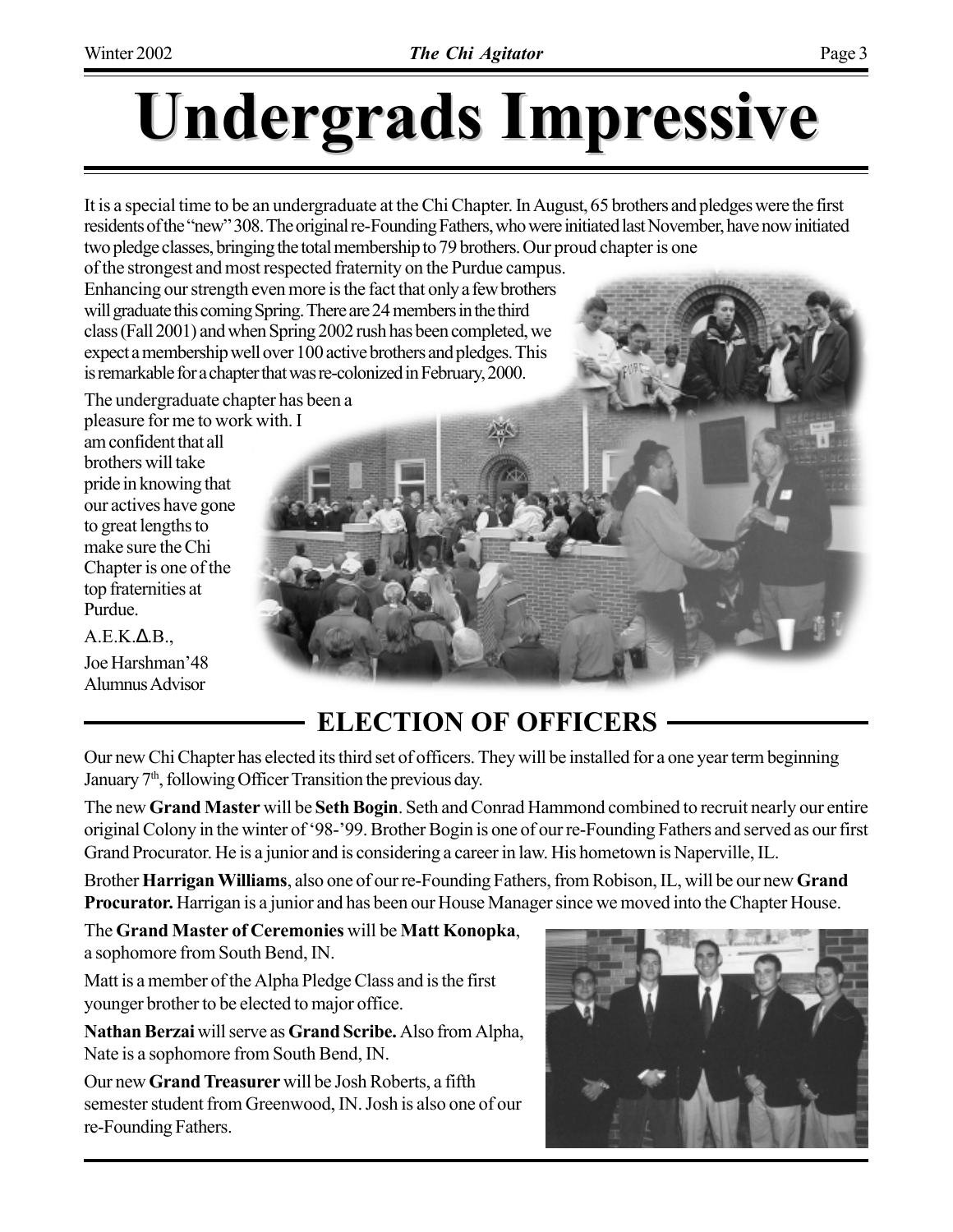# What's New with the Chi Chapter

#### **The Chapter Needs Furniture**

Brothers who may be retiring and moving into smaller quarters may find they have some handsome but surplus furniture that would be appropriate for our living room and library. We'd like these rooms to be nicely furnished but our budget prevents us from buying furniture at this time. Ideally we could use upholstered chairs, bookcases, library tables, end tables, coffee tables, game tables and captain chairs, table and floor lamps, area rugs and pictures. If you have an item that we might be able to use, please contact Brother Joe Harshman '48 at (317) 291-0400 or email him at joeharsh $@$ aol.com.

#### **Memorabilia**

Recently, we received fraternity memorabilia from the daughter of Brother Jimmy Sargeant '24. His dress board, a banner, some pictures and other keepsakes will look great in the Boyd Room. Brother Sargeant also served the chapter as a member of the Housing Corporation in the late forties. We would be happy to receive and display selected items from different generations. If you have any Chi memorabilia that you would consider presenting to the chapter, please contact Brother Harshman (above).

#### **It is Time to Start Thinking about Homecoming 2002**

Brothers, with all the success and fun had at the 2001 Chi Chapter Homecoming, it is time to start preparing for this year's Homecoming celebration. With that in mind, be sure and reserve the 27th and 28th of September for the 2002 Homecoming Celebration. Plans are in the early stages for having a MAJOR reunion of all classes and especially the World War II and post-World War II years. Remember to reserve those dates and get your hotel space as soon as possible. Expect to see formal announcements in the mail in the upcoming months. There will never be a better opportunity for you to return to campus and meet your Chi brothers that you haven't seen in years.

#### **Rush Recommendations**

Please send all rush recommendations to Brother Ryan Labis '01 at 308 North Street, West Lafayette, IN 47906 or labis@purdue.edu or you can send in your recommendations online at www.ChiKappaSigma.org.

#### **Chi Alumni Chapter**

Kappa Sigma at Purdue has seen great things over the past couple of years: the rebuilding of the chapter, the renovation of the Chapter House, the return of our Charter, and the reinvigoration our alumni. Now it's time to take it one step further and develop another great thing: an alumni chapter. As we all know, Kappa Sigma did not end when we received our diploma. Kappa Sigma is for life, with all the memories of good times and bad.

So, coming this April—the new Chi Alumni Chapter, for all former Chi actives, graduates or not (hey, interested Kappa Sigs from anywhere). This chapter will have one goal—continuing our brotherhood beyond the college years. Any and all help is needed and appreciated. It is time for the Chi Chapter to become the strongest not only within our own fraternity, but among other brotherhoods world-wide.

We expect to organize two or three opportunities each year to gather together and renew the bond. Certainly, Homecoming will be our most important event; this year it will be on Saturday, September 28th, the Minnesota game. A spring or summer event could also be a lot of fun, especially for the golfers. Purdue's championship courses are worthy challenges for all ages.

Brothers who are interested in helping us organize and plan should email Brother James Shively '00 at xomceo@hotmail.com.

#### **Chi Alumni Website at www.ChiKappaSigma.org**

Access our alumni directory (user name & password: aekdb) to view chapter information, see a calendar of upcoming alumni activities and update your directory.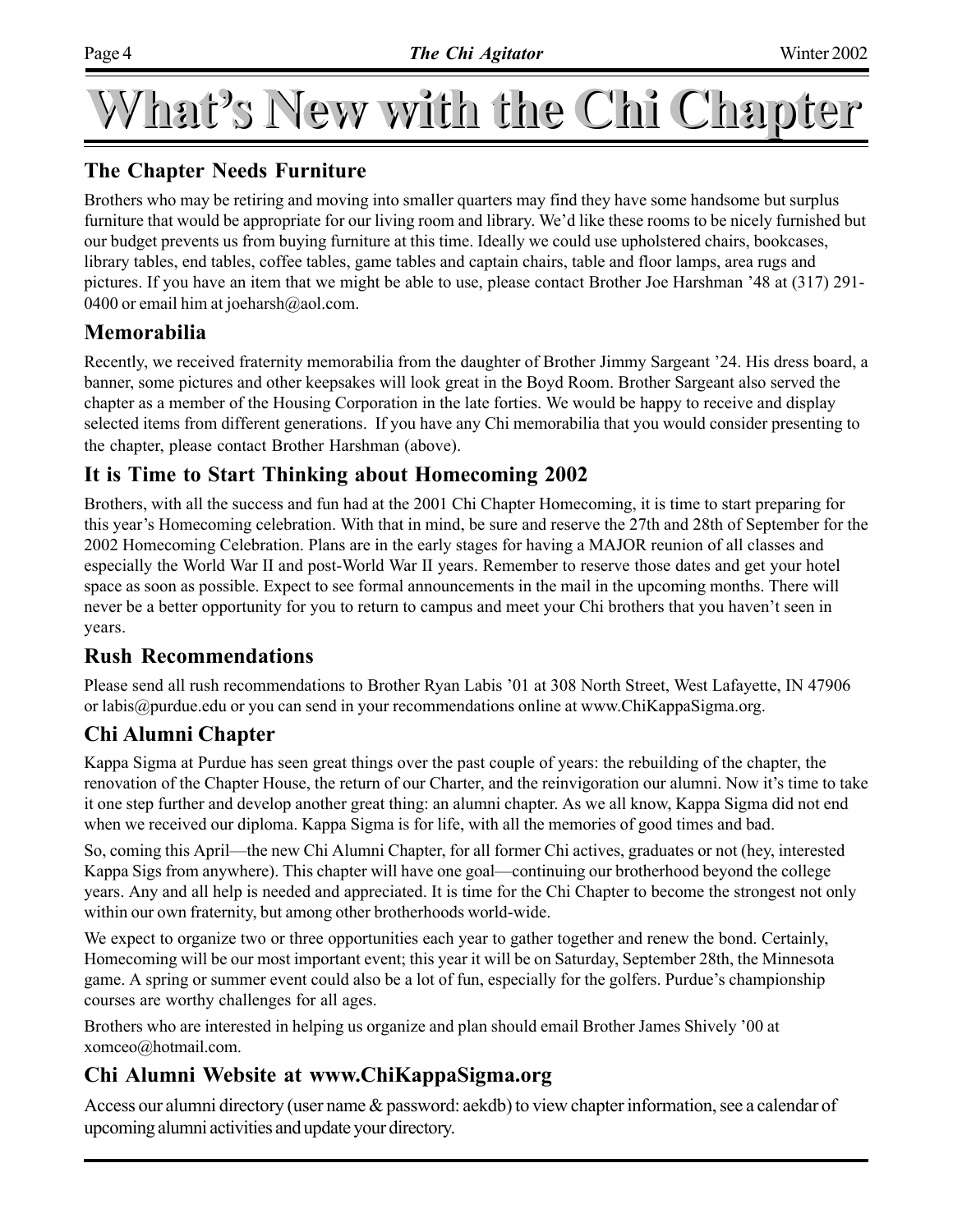# **Chi Chapter of Kappa Sigma Chi Chapter of Kappa Sigma Education Foundation, Inc. Designated Education Foundation, Inc. Designated as a 501(c)(3) entity by the IRS as a 501(c)(3) entity by the IRS**

After three years since our application was submitted to the IRS, the Chi Chapter of Kappa Sigma Educational Foundation, Inc. has finally received the 501 (c)(3) status that allows us to accept 100 percent tax-deductible donations. We would especially like to thank Brother Lloyd Zickert '45 for his efforts and funds he expended to pay the Foundation attorney.

We would also like to thank everyone that made a pledge to the Foundation for their patience on this matter. If you have made a payment to the Foundation in the past three years, your gift will still be tax-exempt. If you have any questions on this matter please contact Tony Marksch at (800) 228-7326 ext. 22 (Tony@FMGTucson.com).

The Educational Foundation exists to provide educational benefits to our undergraduate members. The contributions collected in this fund will provide grants for facilities, services or goods for the benefit of our members where the benefit is similar to those provided by Purdue for the education of its general student body. It will also provide grants for scholarships to our members.

If you would like to make a donation to the Foundation for a tax-deduction please follow these instructions:

Make your check out to "Chi Kappa Sigma Educational Foundation" and mail to:

**Chi Campaign P.O. Box 8154 Lafayette, IN 47903**

The tax id number is: 35-2048347

For those who would like to transfer stocks, here is the information:

**Salomon Smith Barney Acct # 254-01234-17-035 233 S. Wacker Drive #3400 Chicago, IL 60606**

If you prefer, you can also request to have the shares sent via the DTC system, Our DTC number is 0418.

To wire funds into the Chi Chapter of Kappa Sigma Educational Foundation, Inc.:

**Chase Manhattan Bank ABA #021000021, FBO Salomon Smith Barney For Furthur Credit to Chi Chapter of Kappa Sigma Educational Foundation Acct # 254-01234-17-035**

Please contact Brother Matt Brozovic '82 with any questions at (312) 441-3406 or mbrozovic@aol.com.

#### **Help is still needed to pay our contractor and vendors!**

To date, our construction and furnishing costs total nearly \$3 million. Thanks to the generosity of 348 Chi alumni and friends, we have raised \$2,346,464 towards these costs plus an additional \$268,000 for future scholarships. We still have a shortfall that requires additional pledges and payments. Contractors and vendors are currently owed \$130,000, in addition we need funds for furniture and to pay a portion of the \$400,000 in short term bank financing. If you currently owe money on a pledge, please make your payments in a timely fashion and consider paying ahead. If you haven't made a pledge, please join your 348 brothers and become part of our success. To make a pledge please contact Tony Marksch at (800) 228-7326 ext. 22 (Tony@FMGTucson.com) or fill out an on-line pledge form at www.chikappasigma.org.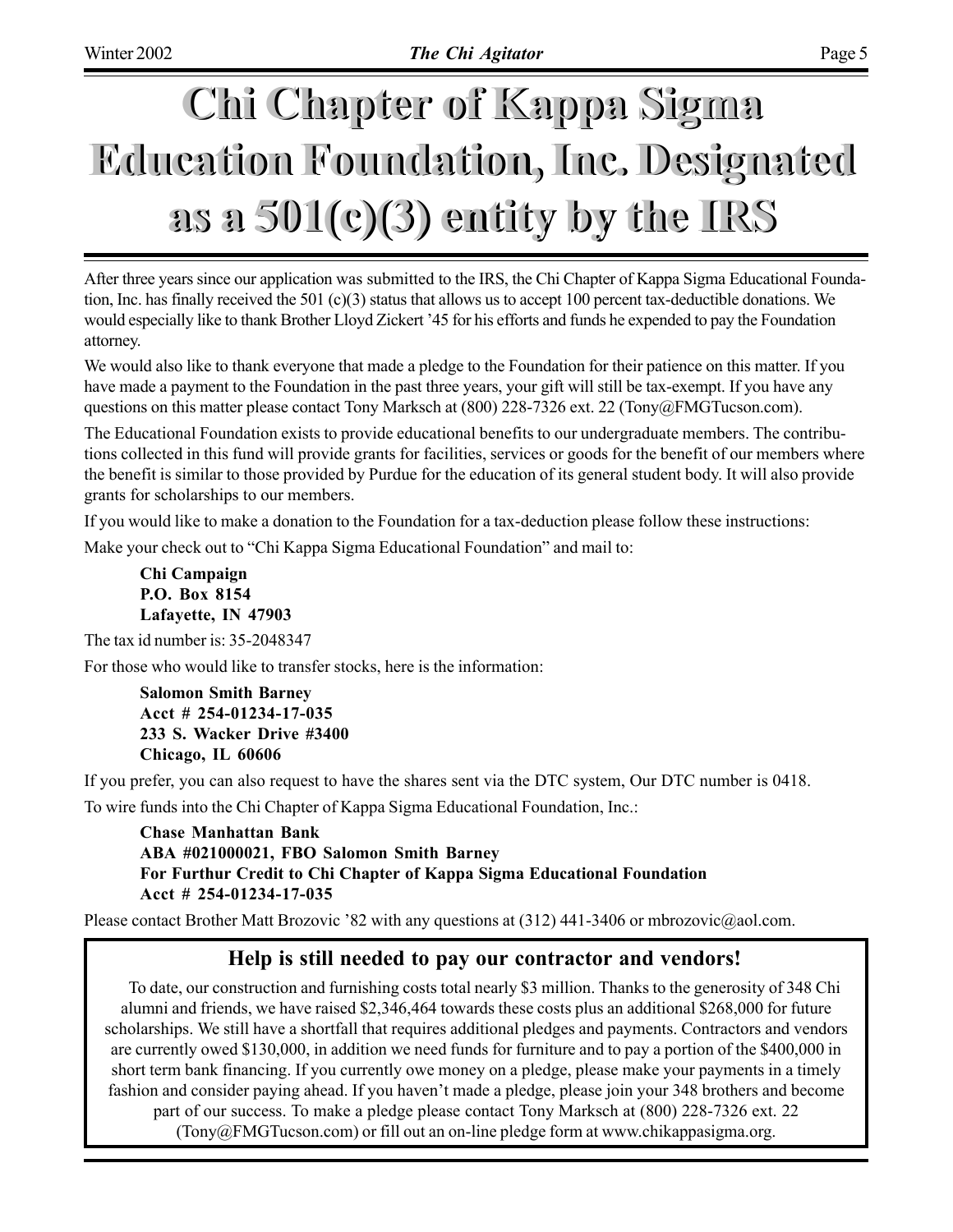# **ALUMNI** PDATE

**Charley Alter '41** graduated in 1943 with a degree in electrical engineering. He then entered the Army and served two terms. After his military service, Brother Alter went back to school at both MIT and Harvard, where he earned a master's degree in electrical engineering. He and his wife, Mary, have had seven children and are both retired. Brother Alter enjoys amateur radio and golfing. He stays in touch with fellow Chi Chapter alumni on a monthly basis. (2505 31st Avenue Court, Moline, IL, 61265-6943, H: (309) 762-6775, email: alter34@juno.com)

**Joe Harshman '42** just cannot get away from the Chi  $Chapter -$  and he is certainly not complaining about that! As Chi Chapter Alumni Advisor, he has the pleasure of staying in direct contact with chapter alumni on a weekly basis. He considers his appointment to the position in 1995 a great honor. After graduating with a bacteriology degree in 1957, Brother Harshman began a prominent career in pharmaceutical sales, representing Parke, Davis and Company for 38 years. He retired in 1995. His wife, Beneta, and Brother Harchman have five children, Kemp (53), Mark (50), Debby (47), Malcolm (43) and Suzy (41). Both Mark and Suzy attended Purdue University. The other three graduate from Indiana, as did Beneta. (2100 North Cammack Street, Muncie, IN 47304-9764, H: (765) 358- 4878, email: JoeHarsh@aol.com)

**Alan Birchler '51** has not ventured far from Purdue University since graduating with a science degree in  $1954$ at least not his love of Purdue football. He retired from Spicer Heavy Axle & Brake Division Dana Corporation in 1994, which has given him even more time to follow the football team. He has been a season ticket holder for a quarter century and for the past two seasons, he and other Kappa Sigma alumni have been attending together. Brother Birchler has four children, Ann (42), Tom (40), Nancy (39) and Bill (34). He spends half the year in North Carolina, spending as much time on the golf course as possible. For the other half, he lives in Sylvania, Ohio where he has stayed active with The Society of Automotive Engineers for over 40 years. (287 Knoll Road, Southern Pines, NC, 28387, email: alma@utinet.net)

**Larry Frye '56** knows what needs to be done in order to stay on track. After two lackluster years at Purdue, he entered the U.S. Army. He graduated from Officer Candidate School and returned to the University two years later. With a new focus and change in career goals, Brother

Frye excelled academically and graduated with a Forestry degree in 1963. He quickly became a prominent player in the field of forestry, authoring the book "Hardwood Dollars and Sense" as well as revising two other publications. He and his wife recently celebrated their 40th anniversary. They have two children and two grandchildren. As Brother Frye creeps closer to retirement, most of his time is spent with his family. He has tried to stay in contact with the Chi Chapter alumni throughout the years. (35 Village Court, Zionsville, IN 46077- 1845, H: (317) 873-5630, email: larryfrye@compuserve.com)

**Thomas Bartlett '61** and his career took an interesting turn after he graduated with a life science degree in 1964. Immediately following graduation he joined the Peace Corps and served as a carpentry cooperative for two years on Chiloe Island, Chile. After leaving the Peace Corps he was drafted in to the Army, serving three years as a Signal Corps officer in the Panama Canal Zone. But the one mainstay in his life has been a consummate love of jazz. No matter where he was living during his tours, Brother Bartlett played trombone in numerous jazz bands. He and fellow band mates of the Salty Dogís Jazz Band, who got their start at Purdue, recently celebrated their 40th anniversary together. After working a number of sales and design jobs, Brother Bartlett has settled in as an elementary teacher. He stays active with Kappa Sigma alumni, and is very happy to see that the chapter is one on its way up. (418 South Fourth Avenue, Libertyville, IL, 60048-2917, (847) 362-1783, email: SLTYDGTB@aol.com)

**David Danner '67** graduated in 1970 with an industrial engineering degree. He later earned a master's in the same field from Purdue and a PhD in systems engineering from Catholic University of America. Between his undergraduate and graduate degrees, he served in the U.S. Marine Corp, attaining the rank of Sergeant. He is currently president of IDEAMATICS, Inc., a systems integrator and provider of custom computer information systems. His corporation has developed all systems that mobilize the USMC Reserve for Operations Enduring Freedom and Noble Eagle. Brother Danner and his wife, Pamela, have three children, Constance, a Purdue graduate, Laurel, and Morgan. In his free time, Brother Danner is involved with a number of organizations, including the McLean Youth Inc., Tysons Corner Rotary Club, and the Trinity United Methodist Church. (1119 Crest Lane, McLean, VA, 22101-1805, H:  $(703)$  276-9478, email: ideamatics $@$ mclean.va.us)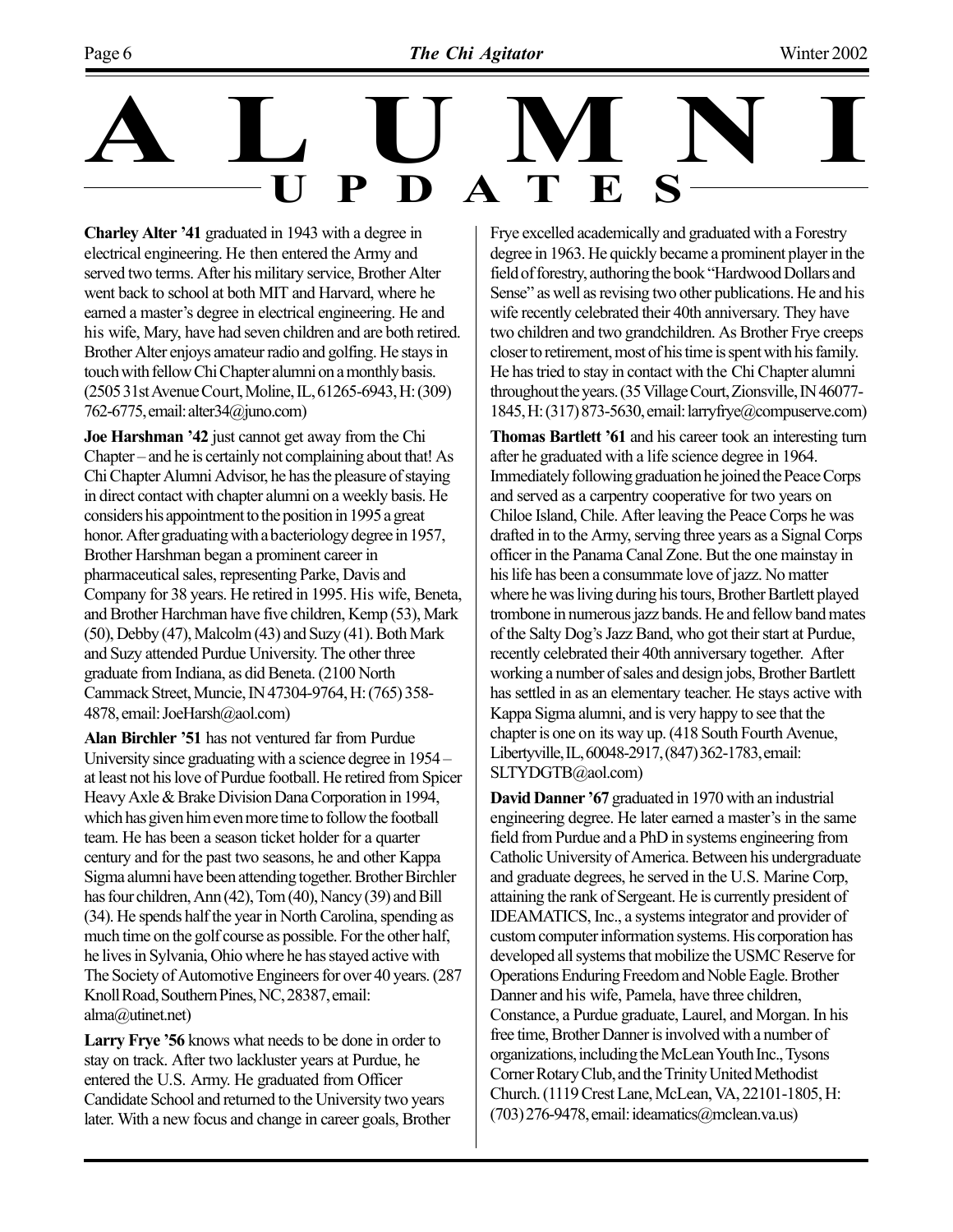**Andrew Mance '71** graduated in 1974 with an electrical engineering degree. He worked for Owens Corning until 1998 and then founded his own communications company. Since its inception, Brother Mance's company, which sells and installs business telephone systems and healthcare communications systems, has become an integral part of the healthcare industry in Northern Ohio. He and his wife, Melanie, have two sons, Tony (18) and Austen (7). Tony is a pledge at the Chi Chapter is having a lot of fun. Brother Mance enjoys hearing from other alumni, but most of his time is spent with his family and with his business. (6919 Perivale Park Road, Toledo, OH 43617-1218, H: (419) 841-7212, email: AM1052@aol.com)

Greg Wichmann '80 graduated in 1983 with a bachelor of science and later with a master's degree in agronomy in 1985. Since graduating, he has worked with Pioneer Hi-Bred International, Inc. He is currently as an area sales manager, located in Bloomington, IL. He and his wife have two children, Brad (15) and Michele (12). In his free time, Brother Wichmann enjoys scuba diving and golfing. He tries to stay in contact with the Chi Chapter alumni whenever possible. (RR 21 Box 222, Bloomington, IL, 61704-9821, H:  $(815)$  872-8010, email: wichmanng@phibred.com)

**Rob Lantz '84** understands what it means when people say "it's not rocket science." After graduating in 1988 with a aeronautical and astronautical engineering degree, he has been working at the Kennedy Space Center. His main responsibility is to prepare the Space Shuttle Fleet for launch. He married his lovely wife Lori in 1994. In his free time, Brother Lantz enjoys launching bowling balls down alleys and golf balls down fairways. He stays in contact with fellow Chi Chapter alumni monthly and tries to get together with them annually. (413 Somers Creek Drive, Merrit Island, FL, 32952, H: (407) 454-9402, email: lantzwr@yahoo.com)

**Matthew Hash '86** graduated in 1989 with a RHI management degree. After graduation he worked for the United Postal Service and Midwest Credit. He is now program manager for General Motors at the GMAC executive office in Detroit. He and his wife, Michelle, have two children, Michael (10) and Mark (9). When he is not busy raising his children, Brother Hash enjoys skeet and trap shooting, as well as hunting, fishing, and golfing. He keeps in touch with some Chi Chapter alumni over the telephone and occasional visits. (2179 Belle Vernon Drive, Rochester Hills, MI 48309-2128, H: 248- 375-9177, email: mmhash@home.com)

**Mark Sweeting '91** has seen the ups and downs of the Biology field since graduating with a biology degree in 1995. After taking a position as a lab technician at the Purdue Department of Med. Chemistry and Molecular Pharmacology, he became frustrated with the employment outlook in the field. In 1996, he took a job with the U.S. Marshals Service and was hired as a criminal investigator in New York City. After returning to Indiana in 1999, Brother Sweeting has recently completed the selection and training portion of the Special Operations Group, the U.S. Marshals national high-threat response team. He and his wife, Michelle, have two children, Jared (3) and the recently born Joshua. Brother Sweeting is interested in any upcoming chapter events and would love to be more active with the house. (693 North Valley Drive, Valparaiso, IN 46383, H:  $(219)$  476-0707, email: sweetingm1@home.com)

**Jason Sethi '93** is preparing for the "big-time." After graduating with an electrical engineering degree in 1996, he worked as a sales consultant for Oracle Corporation. He is currently a graduate student at Boston University's graduate school of business. He will graduate in 2003 with a master's in business administration as well as a master's in information systems. Right now he is busy trying to find an internship. Although he is not married, he says that will most likely change very soon. In his free time Brother Sethi enjoys playing soccer and attending hockey games. He hangs out with fellow alumni Jason Bigg '96, Ryan Cobb '96 and Joe Klecka '97 as much as possible. (75 Peterborough Street) #118, Boston, MA 02215, H: 703-868-2361, email: jasonsethi@yahoo.com)

**Jeff McCoy '93** has kept very busy since graduating in 1997 with a mechanical engineering technology degree. He went back home to Cincinnati after graduation and began working for GE Aircraft Engines as a part of the Technical Leadership Program. He also started an MBA program at Xavier University, which he completed in May 2000. A few months after finishing his master's degree, Brother McCoy married his wife, Andrea. Still at GE Aircraft Engines, Brother McCoy is now as a Six Sigma quality leader. His free time is spent playing baseball and soccer, as well as working on his house and playing around with his two dogs. He and a few other Chi Chapter alumni go snow skiing every year and attend Purdue football games. (3872 Isabella Avenue, Cincinnati, OH, 45209, H: (513) 731-2744, email:  $jimac21$  (a) ao l.com)

## **2002 Hall of Fame Nominations 2002 Hall of Fame Nominations**

We are looking for nominations for the 2002 Hall of Fame. Inductees are chosen based on success in careers, service to the community, and/or for service to the Fraternity. Email your nominations to Tony@FMGTucson.com or call Tony Marksch at (800) 228-7326.